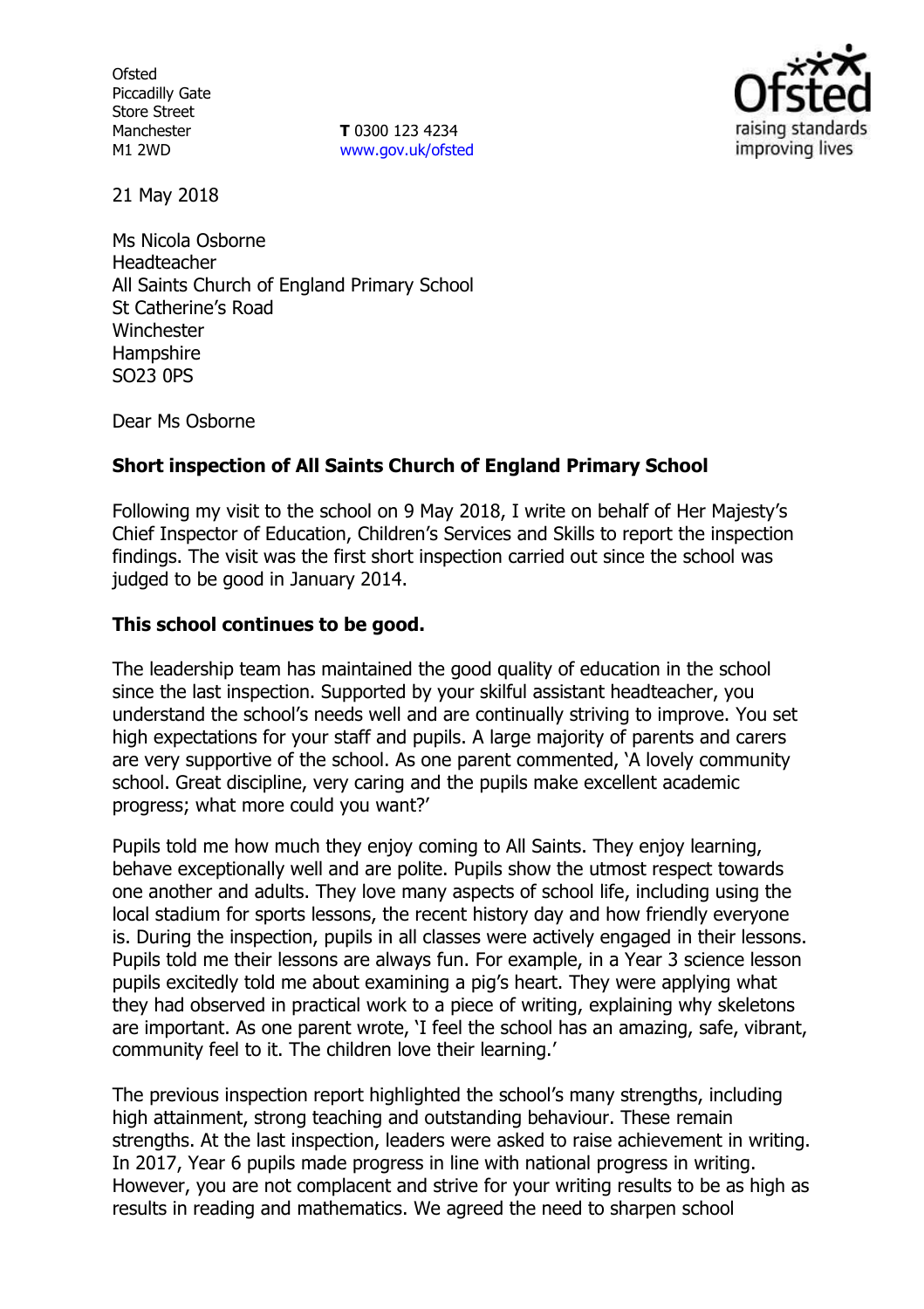

improvement planning and evaluation so that you can make this work even more effective.

You, leaders and governors have an accurate view of what the school does well and what could be even better. In Year 6 in 2016, pupils' attainment in reading was below that seen nationally. Leaders responded swiftly to improve the teaching of reading. As a result, in 2017 the proportion of Year 6 pupils who attained the expected standard in reading, as well as the higher standard, was above that seen nationally. The progress that these pupils made in reading was well above the national average. However, the proportion of pupils that reached the expected standard in the Year 1 phonics screening check has been below the national average for the past two years. Leaders and governors acknowledge that there is still work to be done to ensure that phonics lessons challenge pupils effectively to ensure strong progress.

You also know that there is further work to be done to ensure that more pupils make rapid progress in mathematics in key stage 1.

# **Safeguarding is effective.**

You, leaders and governors have established a strong culture of safeguarding. Staff know the pupils very well and, as a result, any needs are identified quickly. Procedures are fit for purpose and day-to-day routines are secure. Any necessary actions are completed without delay. There are strong links with other agencies so that pupils and their families receive appropriate help when needed. Safeguarding training is regular. Staff understand their roles and responsibilities well.

During the inspection, I identified two discrepancies in the single central record. These oversights were addressed immediately, demonstrating leaders' and administrators' commitment to meeting statutory requirements. Staff who responded to Ofsted's questionnaire unanimously agreed that pupils are kept safe at the school.

Pupils say they feel safe in school and that their teachers always listen to them if they have a worry. They told me there is not any bullying, but if there were, 'adults are good at dealing with it'. Pupils have a strong understanding of how to keep themselves safe online.

# **Inspection findings**

- At the beginning of the inspection, we agreed to look at specific aspects of the school's work, including: the effectiveness of safeguarding; the progress pupils make in writing across the school; the quality of pupils' learning in phonics; and how effectively leaders have improved standards in mathematics in key stage 1 and early years.
- My classroom visits, including the scrutiny of pupils' work, showed that pupils are making strong progress in writing. There are many examples of pupils writing at length to a high standard across the curriculum. Pupils edit their work diligently and could clearly explain to me how to improve their work. Their handwriting and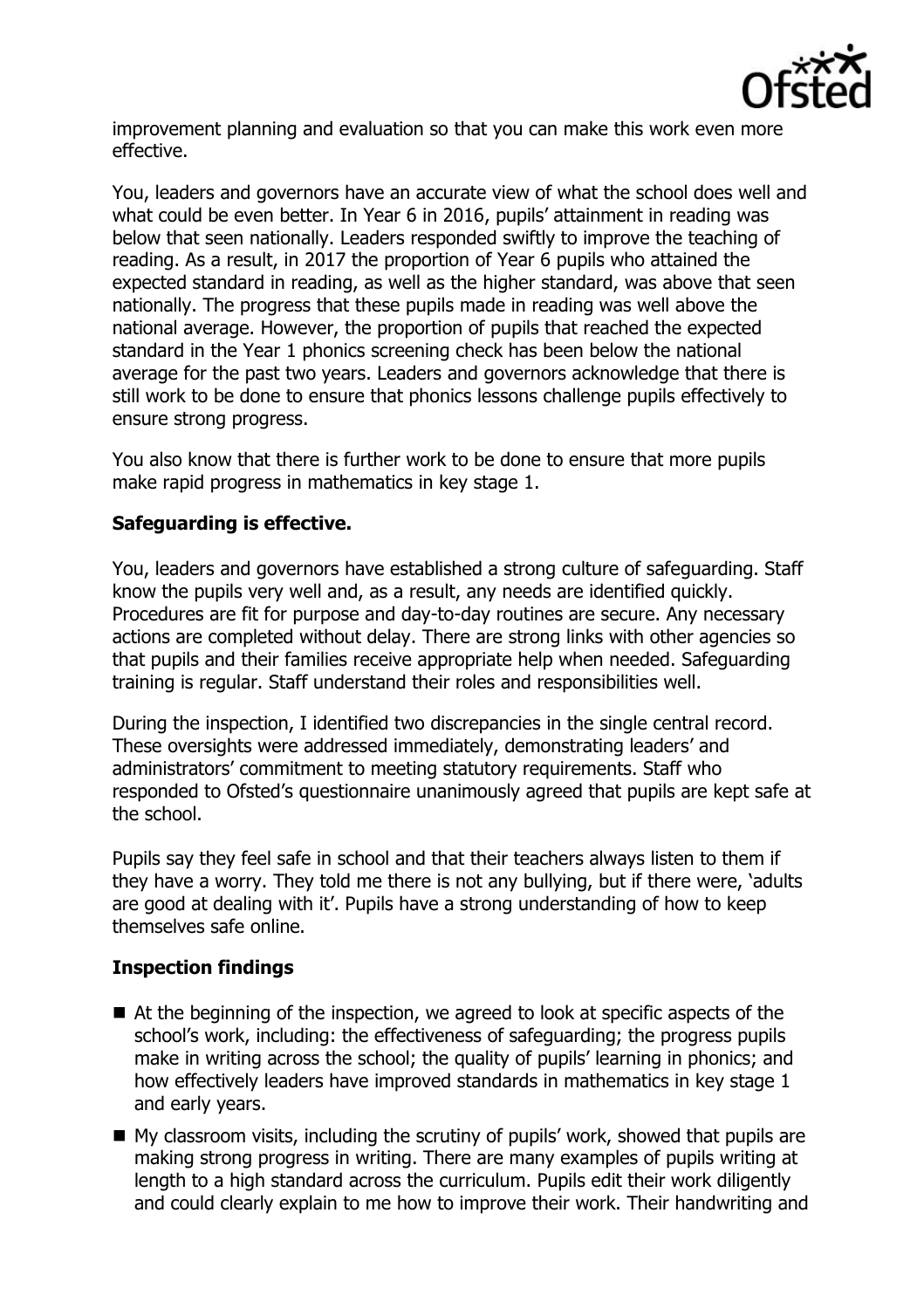

presentation of work are of a consistently high standard. Leaders' school improvement planning shows that raising attainment and accelerating the progress pupils make in writing is at the forefront of leaders' actions. However, school improvement planning and evaluation are not as sharp and succinct as they could be. This means that governors are not able to fully hold leaders to account for pupils' outcomes and be fully strategic in their approach. You intend to develop the information provided to governors, so that together you can improve the school even further.

- **Pupils enjoy their phonics lessons. You have provided effective staff training to** ensure that subject knowledge of phonics is secure, and teaching is precise. Pupils who did not reach the expected standard in the Year 1 phonics screening check receive prompt and effective support to catch up. However, during our visits to lessons we observed that some pupils did not make as strong progress as they could have. Their starting points and current assessments were not taken into consideration well enough.
- In 2017 in Year 2, the proportion of pupils who met the expected and the higher standard in mathematics was below the national average. You responded swiftly to these results by investigating why this was the case and reviewing the key stage 1 mathematics curriculum. You are also further developing the capacity of middle leaders, to enhance their contribution to school improvement in mathematics. We identified, however, that there are not enough opportunities for pupils to develop their reasoning and problem-solving skills in mathematics. As a result, pupils are not challenged to deepen their learning and make more rapid progress.

### **Next steps for the school**

Leaders and those responsible for governance should ensure that:

- school documentation, including school improvement and self-evaluation, is sharp and succinct so that governors can ask the right questions and hold leaders to account
- pupils' starting points in phonics are considered more consistently to ensure that more pupils reach the expected standard in the Year 1 phonics screening check
- $\blacksquare$  teachers provide activities that develop reasoning and problem-solving skills in key stage 1 mathematics, so that more pupils are challenged in their learning and progress is rapid.

I am copying this letter to the chair of the governing body, the director of education for the Diocese of Winchester, the regional schools commissioner and the director of children's services for Hampshire. This letter will be published on the Ofsted website.

Yours sincerely

Lea Hannam **Ofsted Inspector**